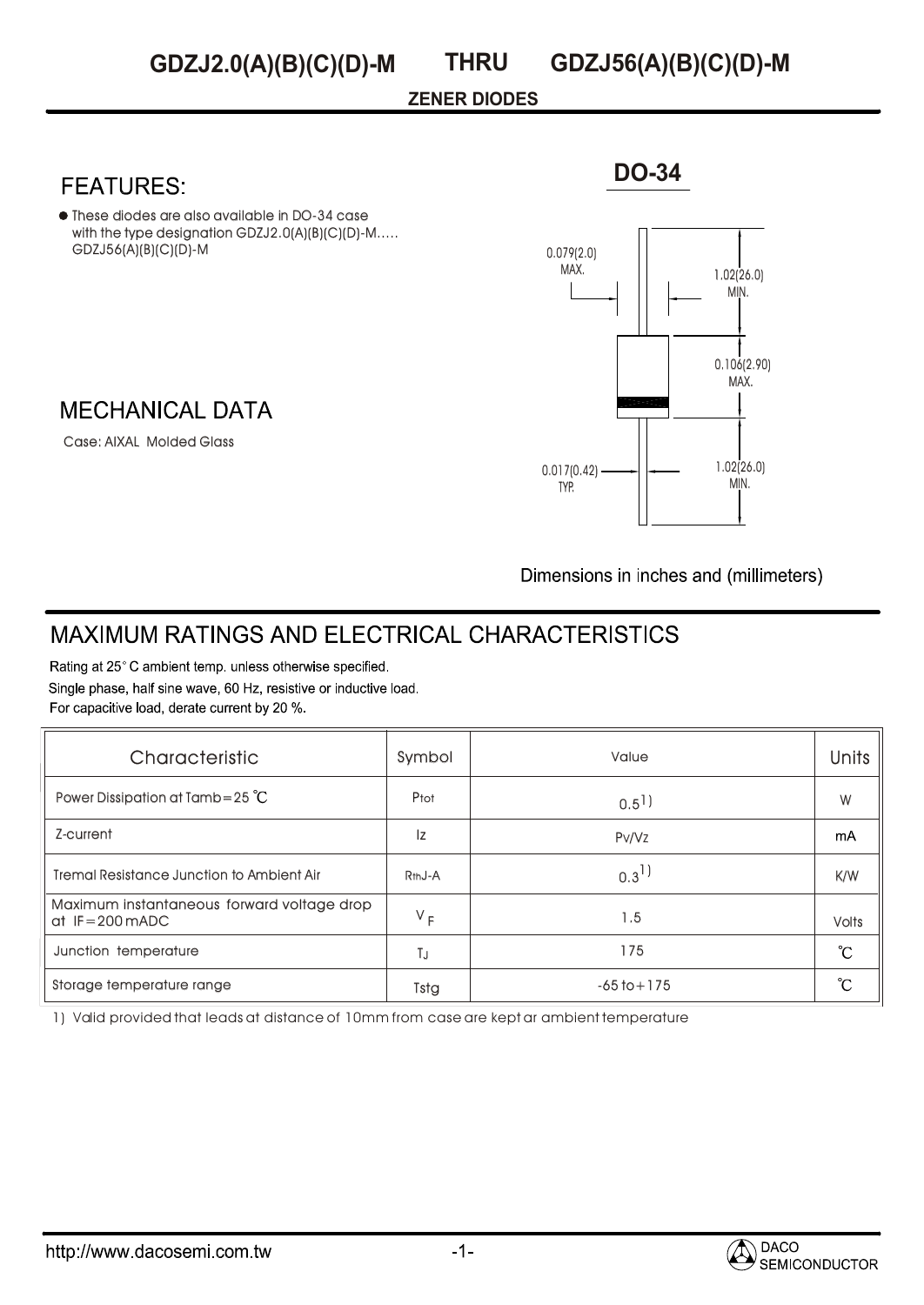

### BREAKDOWN CHARACTERISTICS



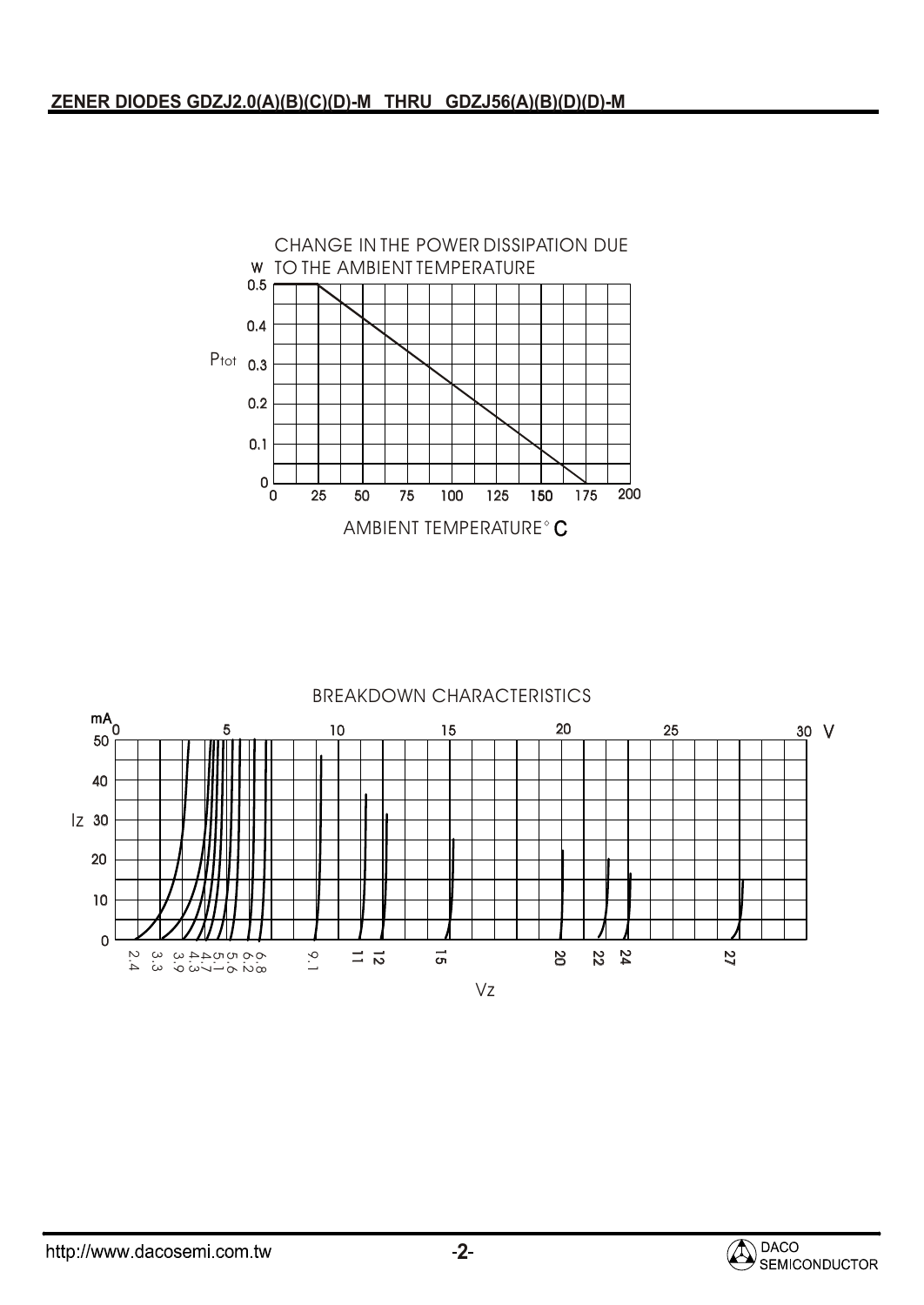## **ZENER DIODES GDZJ2.0(A)(B)(C)(D)-M THRU GDZJ56(A)(B)(D)(D)-M**

| Device    |                                                            | Nominal<br>Zener<br>Voltage<br>Vz at Izt               | Test<br>Current<br>IzT | Maximum Zener Impedance |            |     | Maximum Reverse<br>Leakage Current |           |  |
|-----------|------------------------------------------------------------|--------------------------------------------------------|------------------------|-------------------------|------------|-----|------------------------------------|-----------|--|
| Type      |                                                            |                                                        |                        | ZzT at IzT              | ZzK at IzK | IzK | IR.                                | <b>VR</b> |  |
|           |                                                            | Volts                                                  | mA                     | $\Omega$                | $\Omega$   | mA  | $\mu$ A                            | Volts     |  |
| GDZJ2.0-M | Α<br>$rac{B}{C}$<br>D.                                     | 1.88-2.10<br>$2.02 - 2.20$<br>$\sim$<br>$\blacksquare$ | 5                      | 100                     | 1000       | 0.5 | 120                                | 0.5       |  |
| GDZJ2.2-M | Α<br>$rac{B}{C}$<br>D                                      | $2.12 - 2.30$<br>$2.22 - 2.41$<br>$\sim$<br>$\sim$     | 5                      | 100                     | 1000       | 0.5 | 100                                | 0.7       |  |
| GDZJ2.4-M | Α<br>$rac{B}{C}$<br>$\overline{D}$                         | 2.33-2.52<br>2.43-2.63<br>$\blacksquare$<br>Ξ          | 5                      | 100                     | 1000       | 0.5 | 120                                | 1.0       |  |
| GDZJ2.7-M | Α<br>$rac{B}{C}$<br>$\overline{D}$                         | $2.54 - 2.75$<br>2.69-2.91<br>$\blacksquare$           | 5                      | 110                     | 1000       | 0.5 | 100                                | 1.0       |  |
| GDZJ3.0-M | Α<br>$rac{B}{C}$<br>$\overline{D}$                         | 2.85-3.07<br>$3.01 - 3.22$<br>÷                        | 5                      | 120                     | 1000       | 0.5 | 50                                 | 1.0       |  |
| GDZJ3.3-M | Α<br>$rac{B}{C}$<br>D                                      | $3.16 - 3.38$<br>3.32-3.53<br>$\blacksquare$<br>Ξ      | 5                      | 120                     | 1000       | 0.5 | 20                                 | 1.0       |  |
| GDZJ3.6-M | Α<br>$rac{B}{C}$<br>D                                      | 3.46-3.69<br>3.60-3.84<br>$\frac{1}{2}$                | 5                      | 100                     | 1000       | 1.0 | 10                                 | 1.0       |  |
| GDZJ3.9-M | Α<br><u>B</u><br>$\overline{C}$<br>$\overline{\mathsf{D}}$ | 3.74-4.01<br>3.89-4.16<br>$\overline{a}$               | 5                      | 100                     | 1000       | 1.0 | 5                                  | 1.0       |  |
| GDZJ4.3-M | Α<br><u>B</u><br>$\overline{c}$<br>$\overline{D}$          | 4.04-4.29<br>4.17-4.43<br>$4.30 - 4.57$<br>$\sim$      | 5                      | 100                     | 1000       | 1.0 | 5                                  | 1.0       |  |
| GDZJ4.7-M | Α<br>B<br>C<br>$\overline{D}$                              | 4.44-4.68<br>4.55-4.80<br>4.68-4.93                    | 5                      | 90                      | 900        | 1.0 | 5                                  | 1.0       |  |
| GDZJ5.1-M | Α<br>$\overline{B}$<br>C<br>D                              | 4.81-5.07<br>4.94-5.20<br>5.09-5.37                    | 5                      | 80                      | 800        | 1.0 | 5                                  | 1.5       |  |
| GDZJ5.6-M | Α<br><u>B</u><br>С<br>$\overline{\mathsf{D}}$              | $5.28 - 5.55$<br>5.45-5.73<br>$5.61 - 5.91$            | 5                      | 60                      | 500        | 1.0 | 5                                  | 2.5       |  |
| GDZJ6.2-M | Α<br><u>B</u><br>С<br>D                                    | 5.78-6.09<br>5.96-6.27<br>6.12-6.44<br>$\sim$          | 5                      | 60                      | 300        | 1.0 | 5                                  | 3.0       |  |
| GDZJ6.8-M | Α<br>$\overline{B}$<br>С<br>D                              | 6.29-6.63<br>6.49-6.83<br>6.66-7.01                    | 5                      | 20                      | 150        | 0.5 | 2                                  | 3.5       |  |
| GDZJ7.5-M | Α<br>B<br>С<br>D                                           | 6.85-7.22<br>7.07-7.45<br>7.29-7.67                    | 5                      | 20                      | 120        | 0.5 | 0.5                                | 4.0       |  |
| GDZJ8.2-M | Α<br><u>B</u><br>С<br>D                                    | 7.53-7.92<br>7.78-8.19<br>8.03-8.45                    | 5                      | 20                      | 120        | 0.5 | 0.5                                | 5.0       |  |
| GDZJ9.1-M | Α<br>B<br>$\overline{c}$<br>D                              | 8.29-8.73<br>8.57-9.01<br>8.83-9.30<br>$\sim$          | 5                      | 25                      | 120        | 0.5 | 0.5                                | 6.0       |  |
| GDZJ10-M  | Α<br><u>B.</u><br>С<br>D                                   | 9.12-9.59<br>9.41-9.90<br>9.70-10.20<br>9.94-10.44     | 5                      | 30                      | 120        | 0.5 | 0.2                                | 7.0       |  |
| GDZJ11-M  | Α<br><u>B</u><br>С<br>D                                    | 10.18-10.71<br>10.50-11.50<br>10.82-11.38              | 5                      | 30                      | 120        | 0.5 | 0.2                                | 8.0       |  |
| GDZJ12-M  | Α<br>$\mathsf B$<br>$\overline{\text{c}}$<br>D             | 11.13-11.71<br>11.44-12.03<br>11.74-12.35<br>$\sim$    | 5                      | 30                      | 110        | 0.5 | 0.2                                | 9.0       |  |

1.ZENER DIODE MARKING SYSTEM

Z5B6

Z5B6=GDZJ5.6B 2.MEASURED WITH PULSES TP=200mSec.